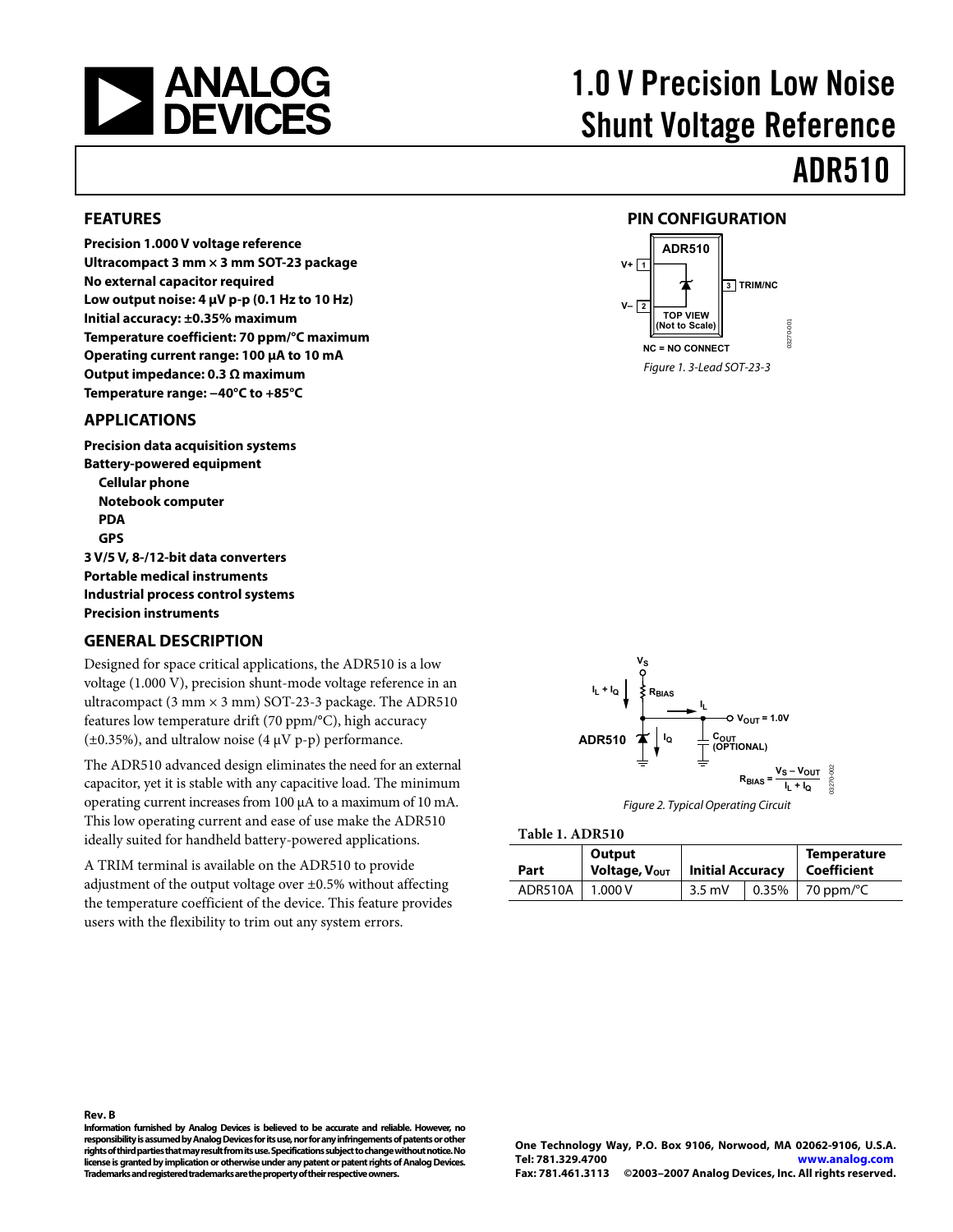### <span id="page-1-0"></span>**TABLE OF CONTENTS**

### Using the ADR510 with Precision Data Converters .................8

#### **REVISION HISTORY**

| $9/07$ —Rev. A to Rev. B |  |  |  |
|--------------------------|--|--|--|
|--------------------------|--|--|--|

| Changes to Adjustable Precision Voltage Source Section  8 |  |
|-----------------------------------------------------------|--|
|                                                           |  |
|                                                           |  |

#### 4/07-Rev. 0 to Rev. A

#### 8/03-Revision 0: Initial Version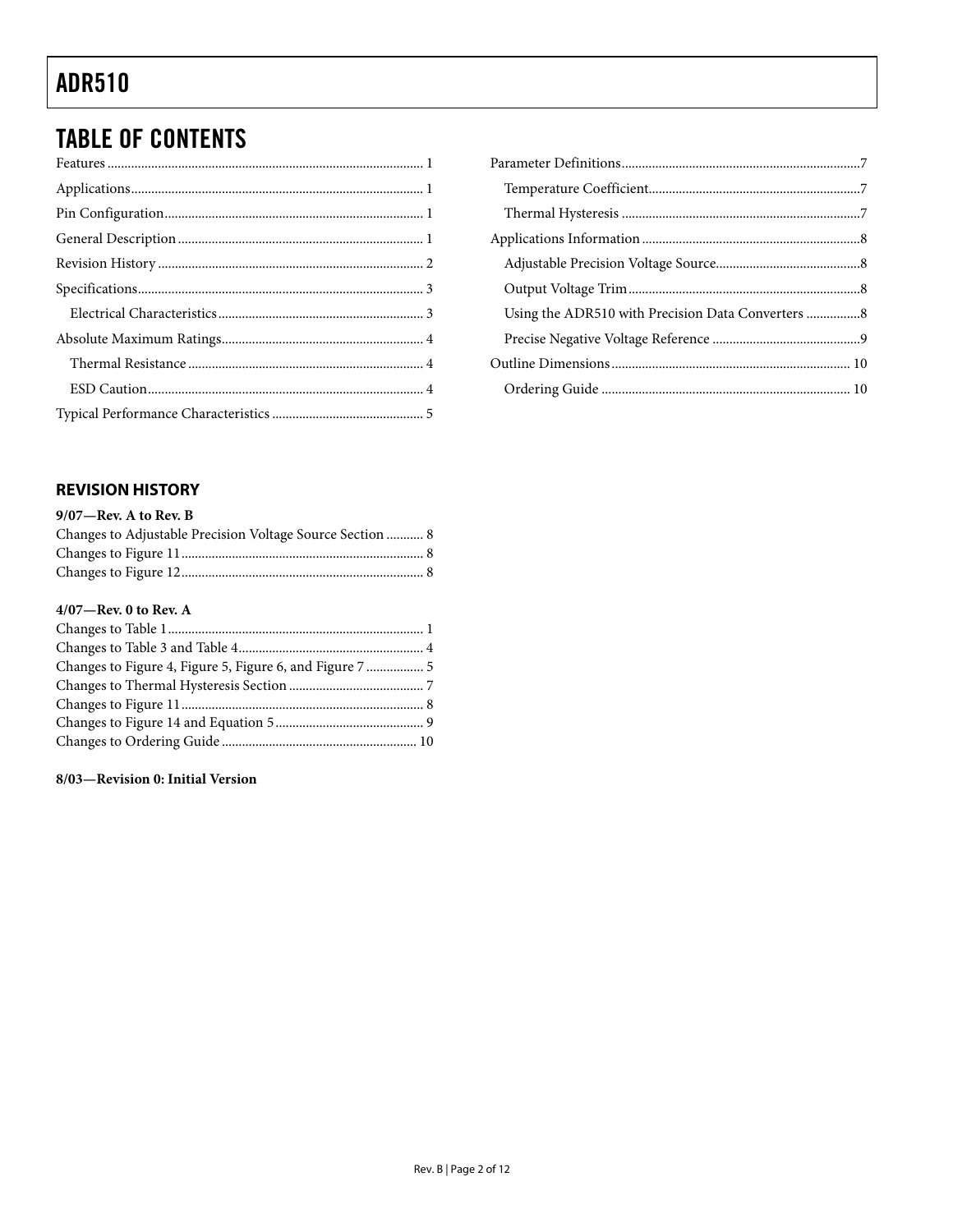### <span id="page-2-0"></span>**SPECIFICATIONS**

### **ELECTRICAL CHARACTERISTICS**

 $I_{\rm IN}$  = 100 μA to 10 mA @ T<sub>A</sub> = 25°C, unless otherwise noted.

### **Table 2.**

| <b>Parameter</b>                          | Symbol                    | <b>Conditions</b>                                  | Min     | <b>Typ</b> | Max     | Unit        |
|-------------------------------------------|---------------------------|----------------------------------------------------|---------|------------|---------|-------------|
| Output Voltage <sup>1</sup>               | $V_{\text{OUT}}$          |                                                    | 0.9965  | 1.0        | 1.0035  | v           |
| Initial Accuracy                          | <b>VOUTERR</b>            |                                                    | $-3.5$  |            | $+3.5$  | mV          |
|                                           | <b>VOUTERR%</b>           |                                                    | $-0.35$ |            | $+0.35$ | $\%$        |
| Temperature Coefficient, A Grade          | <b>TCVOUT</b>             | $0^{\circ}$ C < T <sub>A</sub> < 70 $^{\circ}$ C   |         |            | 70      | ppm/°C      |
|                                           |                           | $-40^{\circ}$ C < T <sub>A</sub> < $+85^{\circ}$ C |         |            | 85      | ppm/°C      |
| Output Voltage Change vs. I <sub>IN</sub> | ∆Vr                       | $I_{IN} = 0.1$ mA to 10 mA                         |         |            | 3       | mV          |
| Dynamic Output Impedance                  | $(\Delta V_R/\Delta I_R)$ | $I_{IN} = 1$ mA $\pm$ 100 µA                       |         |            | 0.3     | Ω           |
| <b>Minimum Operating Current</b>          | <b>I</b> IN               | $0^{\circ}$ C < T <sub>A</sub> < 70 $^{\circ}$ C   | 100     |            |         | μA          |
| Voltage Noise                             | $P_N$ $p-p$               | $f = 0.1$ Hz to 10 Hz                              |         | 4          |         | $\mu V$ p-p |
| Turn-On Settling Time <sup>2</sup>        | tr                        | To within 0.1% of output                           |         | 10         |         | μs          |
| Output Voltage Hysteresis                 | VOUT HYS                  |                                                    |         | 50         |         | ppm         |

1 The forward diode voltage characteristic at −1 mA is typically 0.65 V. 2 Measured without a load capacitor.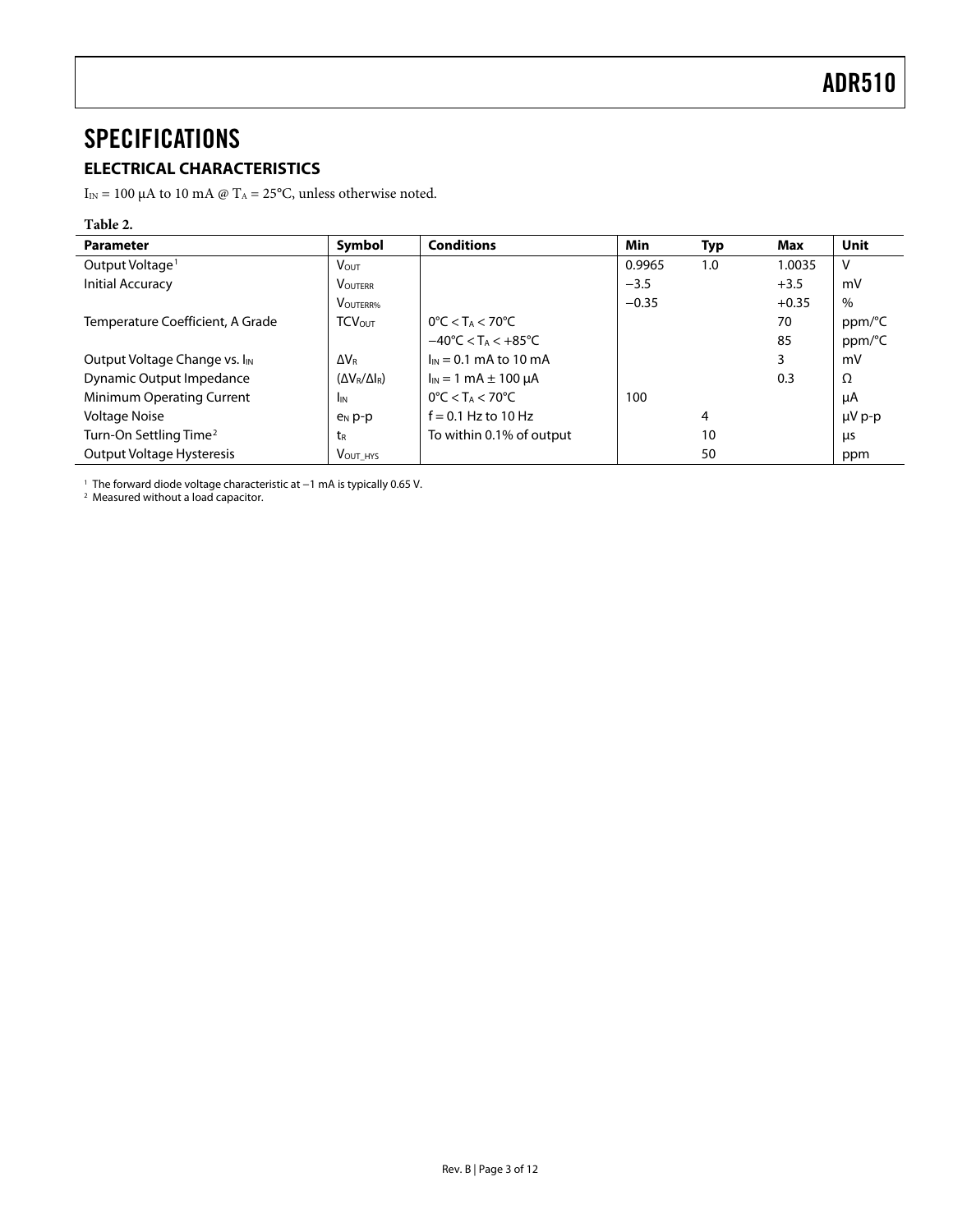### <span id="page-3-0"></span>ABSOLUTE MAXIMUM RATINGS

**Table 3.** 

| <b>Parameter</b>                     | Rating                               |
|--------------------------------------|--------------------------------------|
| <b>Reverse Current</b>               | 25 mA                                |
| <b>Forward Current</b>               | $20 \text{ mA}$                      |
| Storage Temperature Range            | $-65^{\circ}$ C to +150 $^{\circ}$ C |
| Operating Temperature Range          | $-40^{\circ}$ C to $+85^{\circ}$ C   |
| Junction Temperature Range           | $-65^{\circ}$ C to +150 $^{\circ}$ C |
| Lead Temperature (Soldering, 60 sec) | 300°C                                |
|                                      |                                      |

Stresses above those listed under Absolute Maximum Ratings may cause permanent damage to the device. This is a stress rating only; functional operation of the device at these or any other conditions above those indicated in the operational section of this specification is not implied. Exposure to absolute maximum rating conditions for extended periods may affect device reliability.

#### **THERMAL RESISTANCE**

 $\theta_{JA}$  is specified for the worst-case conditions, that is, a device soldered in a circuit board for surface-mount packages. Package power dissipation =  $(T_{JMAX} - T_A)/\theta_{JA}$ .

#### **Table 4. Thermal Resistance**

| Package Type           | $\bm{\theta}_{JA}$ | $θ$ ις | Unit |
|------------------------|--------------------|--------|------|
| 3-Lead SOT-23-3 (RT-3) | 230                | 146    | °C/W |

#### **ESD CAUTION**



ESD (electrostatic discharge) sensitive device. Charged devices and circuit boards can discharge without detection. Although this product features patented or proprietary protection circuitry, damage may occur on devices subjected to high energy ESD. Therefore, proper ESD precautions should be taken to avoid performance degradation or loss of functionality.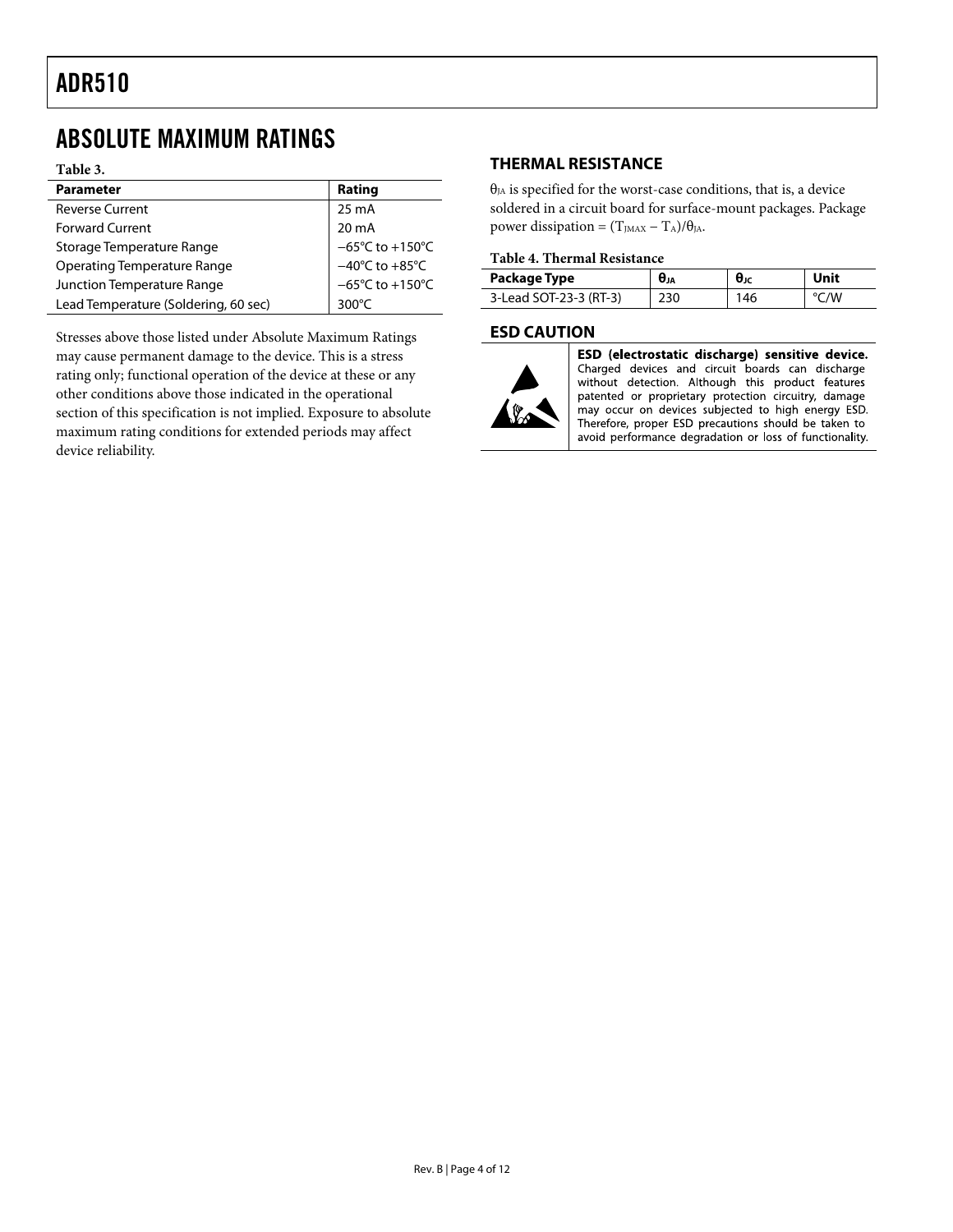### <span id="page-4-0"></span>TYPICAL PERFORMANCE CHARACTERISTICS



Figure 3. Typical  $V_{OUT}$  vs. Temperature





Figure 5. Turn-On Time with 1 μF Input Capacitor



Figure 6. Turn-Off Time



 $\Delta I_{IN}$  = 100 $\mu$ A  $V<sub>OUT</sub> = 50mV/DIV$  $\frac{8}{2}$ 03270-008 **TIME (2µs/DIV)**



03270-005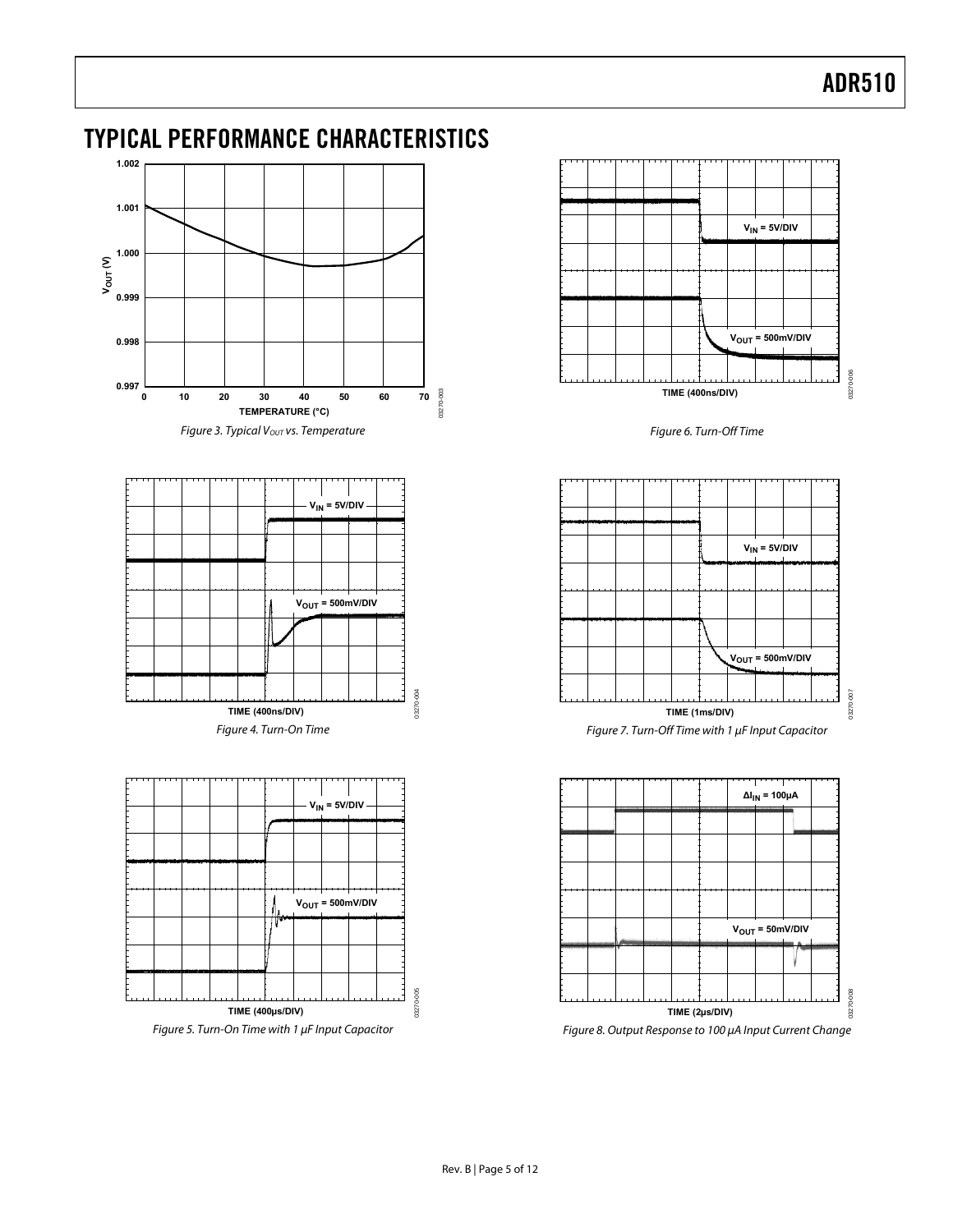



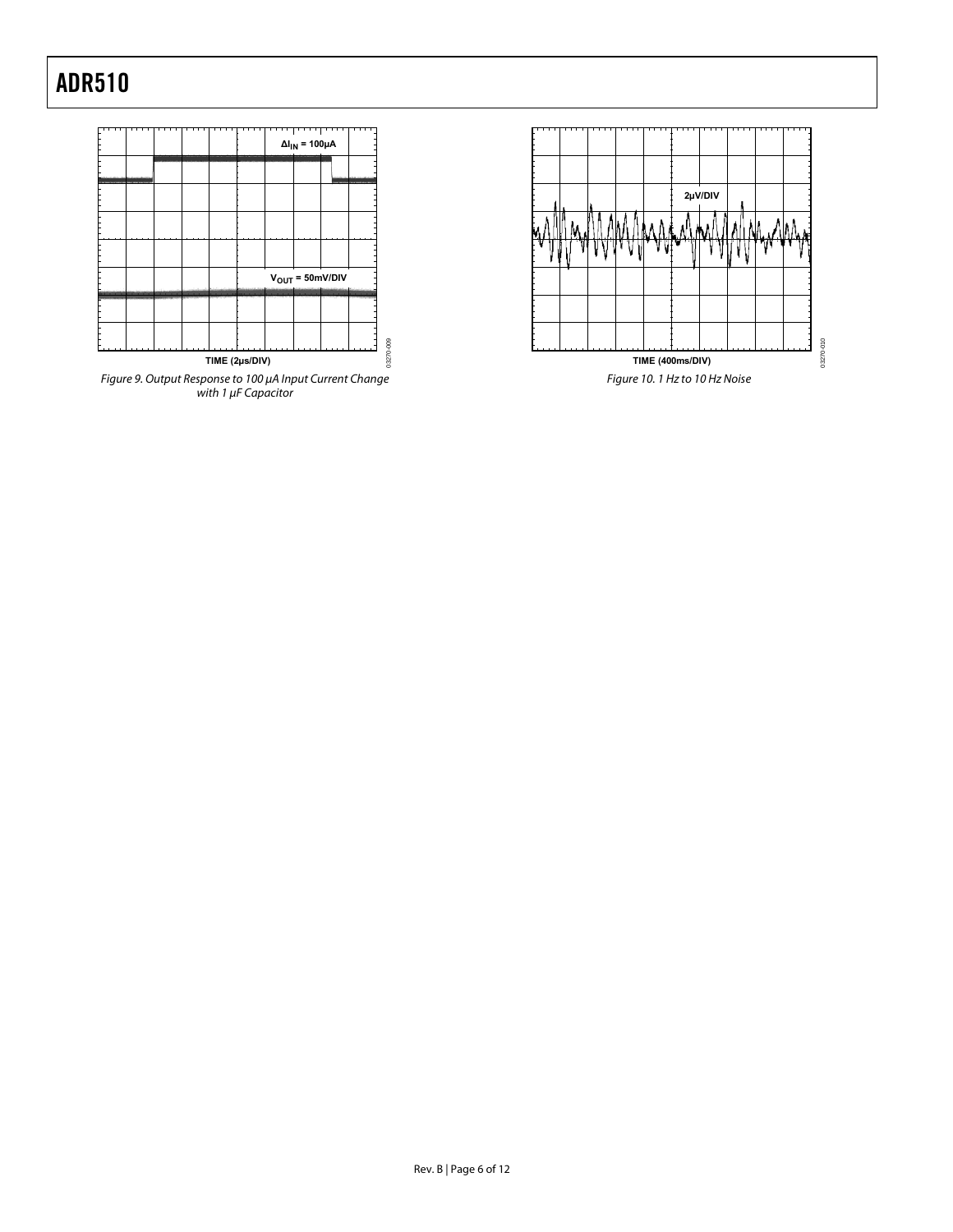### <span id="page-6-0"></span>PARAMETER DEFINITIONS **TEMPERATURE COEFFICIENT**

This is the change of output voltage with respect to the operating temperature changes, normalized by the output voltage at 25°C. This parameter is expressed in parts per million/degrees Celsius (ppm/°C) and can be determined with the following equation:

$$
TCV_{OUT}[ppm/°C] = \frac{V_{OUT}(T2) - V_{OUT}(T1)}{V_{OUT}(25°C) \times (T2 - T1)} \times 10^6 \tag{1}
$$

where:

*VOUT*(*25°C*) is the output voltage at 25°C.

 $V_{\text{OUT}}(T_1)$  is the output voltage at Temperature 1.

*V*<sub>OUT</sub>(*T*<sub>2</sub>) is the output voltage at Temperature 2.

#### **THERMAL HYSTERESIS**

Thermal hysteresis is the change of output voltage after the device is cycled through the temperature from 25°C to 0°C to 85°C and back to 25°C.

$$
V_{OUT\_HYS} = V_{OUT}(25^{\circ}\text{C}) - V_{OUT\_TC}
$$
  

$$
V_{OUT\_HYS}[\text{ppm}] = \frac{V_{OUT}(25^{\circ}\text{C}) - V_{OUT\_TC}}{V_{OUT}(25^{\circ}\text{C})} \times 10^6
$$
 (2)

where:

*VOUT*(*25°C*) is the output voltage at 25°C. *VOUT\_TC* is the output voltage at 25°C after temperature cycle at +25°C to −40°C to +85°C and back to +25°C.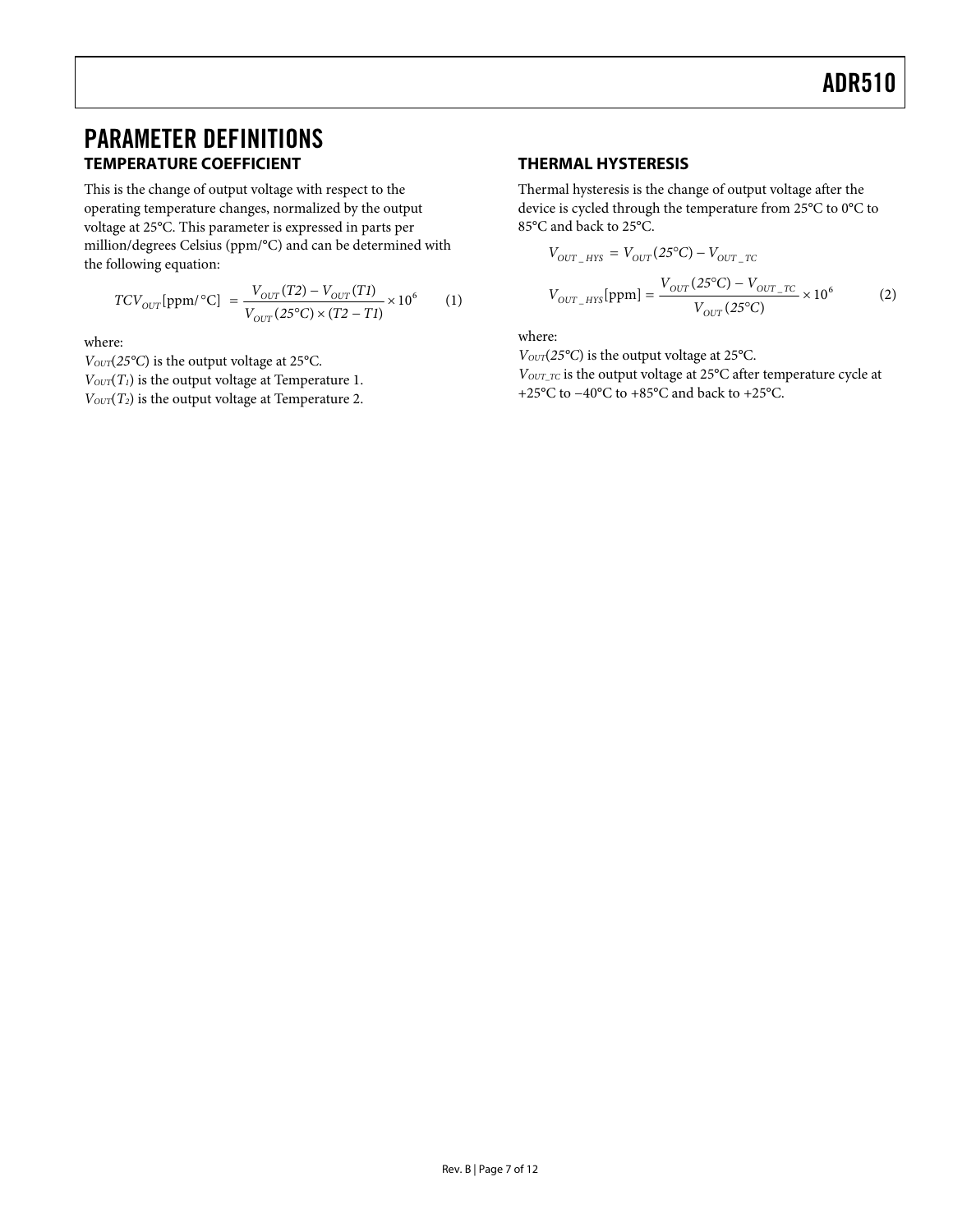### <span id="page-7-0"></span>APPLICATIONS INFORMATION

The ADR510 is a 1.0 V precision shunt voltage reference designed to operate without an external output capacitor between the positive terminal and the negative terminal for stability. An external capacitor can be used for additional filtering of the supply.

As with all shunt voltage references, an external bias resistor (RBIAS) is required between the supply voltage and the ADR510 (see [Figure 2](#page-0-1)).  $R<sub>BIAS</sub>$  sets the current that is required to pass through the load  $(I_L)$  and the ADR510  $(I_Q)$ . The load and the supply voltage can vary, thus R<sub>BIAS</sub> is chosen based on the following conditions:

- $R<sub>BIAS</sub>$  must be small enough to supply the minimum  $I<sub>Q</sub>$ current to the ADR510 even when the supply voltage is at minimum value and the load current is at maximum value.
- <span id="page-7-2"></span>R<sub>BIAS</sub> also needs to be large enough so that I<sub>Q</sub> does not exceed 10 mA when the supply voltage is at its maximum value and the load current is at its minimum value.

Given these conditions, R<sub>BIAS</sub> is determined by the supply voltage  $(V<sub>S</sub>)$ , the load and operating current  $(I<sub>L</sub>$  and  $I<sub>Q</sub>)$  of the ADR510, and the ADR510 output voltage.

$$
R_{BIAS} = \frac{V_S - V_{OUT}}{I_L + I_Q} \tag{3}
$$

#### **ADJUSTABLE PRECISION VOLTAGE SOURCE**

The ADR510, combined with a precision low input bias op amp such as the AD860x, can be used to output a precise adjustable voltage. [Figure 11](#page-7-1) illustrates implementation of this application using the ADR510.

Output of the op amp,  $V_{\text{OUT}}$ , is determined by the gain of the circuit, which is completely dependent on the R2 and R1 resistors.

$$
V_{OUT} = 1 + \frac{R2}{R1}
$$
\n<sup>(4)</sup>

<span id="page-7-3"></span>An additional capacitor in parallel with R2 can be added to filter out high frequency noise. The value of C2 is dependent on the value of R2.



<span id="page-7-1"></span>Figure 11. Adjustable Precision Voltage Source

#### **OUTPUT VOLTAGE TRIM**

Using a mechanical or digital potentiometer, the output voltage of the ADR510 can be trimmed ±0.5%. The circuit in [Figure 12](#page-7-2) illustrates how the output voltage can be trimmed using a 10 kΩ potentiometer. Note that trimming using other resistor values may not produce an accurate output from the ADR510.



#### **USING THE ADR510 WITH PRECISION DATA CONVERTERS**

The compact ADR510 and its low minimum operating current requirement make it ideal for use in battery-powered portable instruments, such as the [AD7533](http://www.analog.com/AD7533) CMOS multiplying DAC, that use precision data converters.

[Figure 13](#page-7-3) shows the ADR510 serving as an external reference to the [AD7533,](http://www.analog.com/AD7533) a CMOS multiplying DAC. Such a DAC requires a negative voltage input in order to provide a positive output range. In this application, the ADR510 is supplying a −1.0 V reference to the REF input of the [AD7533.](http://www.analog.com/AD7533)



Figure 13. ADR510 as a Reference for a 10-Bit CMOS DAC (AD7533)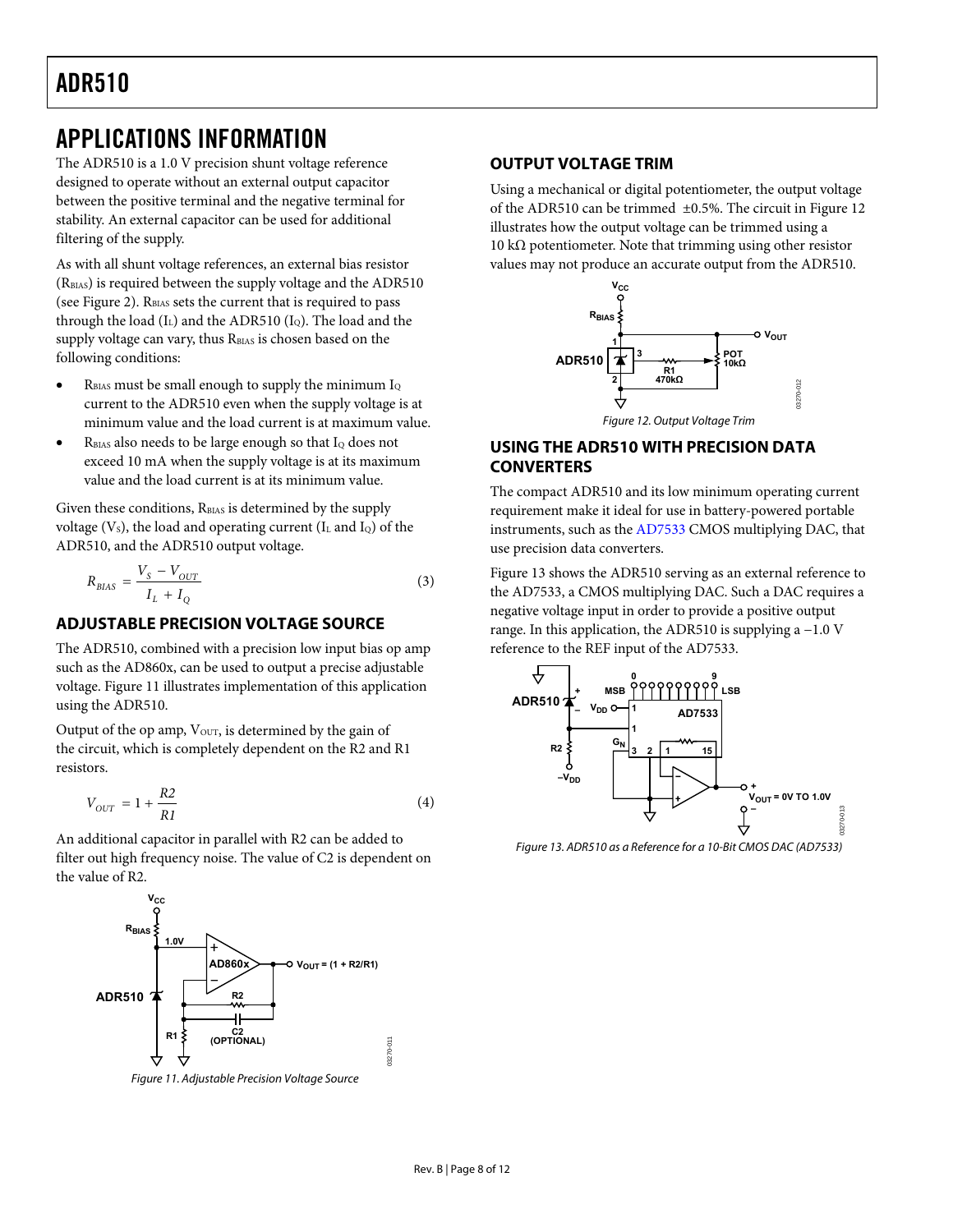#### <span id="page-8-0"></span>**PRECISE NEGATIVE VOLTAGE REFERENCE**

The ADR510 is suitable for use in applications where a precise negative voltage reference is desired, including the application detailed in [Figure 13.](#page-7-3)

[Figure 14](#page-8-1) shows the ADR510 configured to provide an output of −1.0 V.



<span id="page-8-1"></span>Figure 14. Precise −1.0 V Reference Configuration

Because the ADR510 characteristics resemble those of a Zener diode, the cathode shown in [Figure 14](#page-8-1) is 1.0 V higher with respect to the anode (V+ with respect to V− on the ADR510 package). Because the cathode of the ADR510 is tied to ground, the anode must be −1.0 V.

R1 in [Figure 14](#page-8-1) should be chosen so that 100 μA to 10 mA is provided to properly bias the ADR510.

$$
R1 = \frac{-1 - (-V_{DD})}{I}
$$
 (5)

The R1 resistor should be chosen so that power dissipation is at a minimum. An ideal resistor value can be determined through manipulation of Equation 5.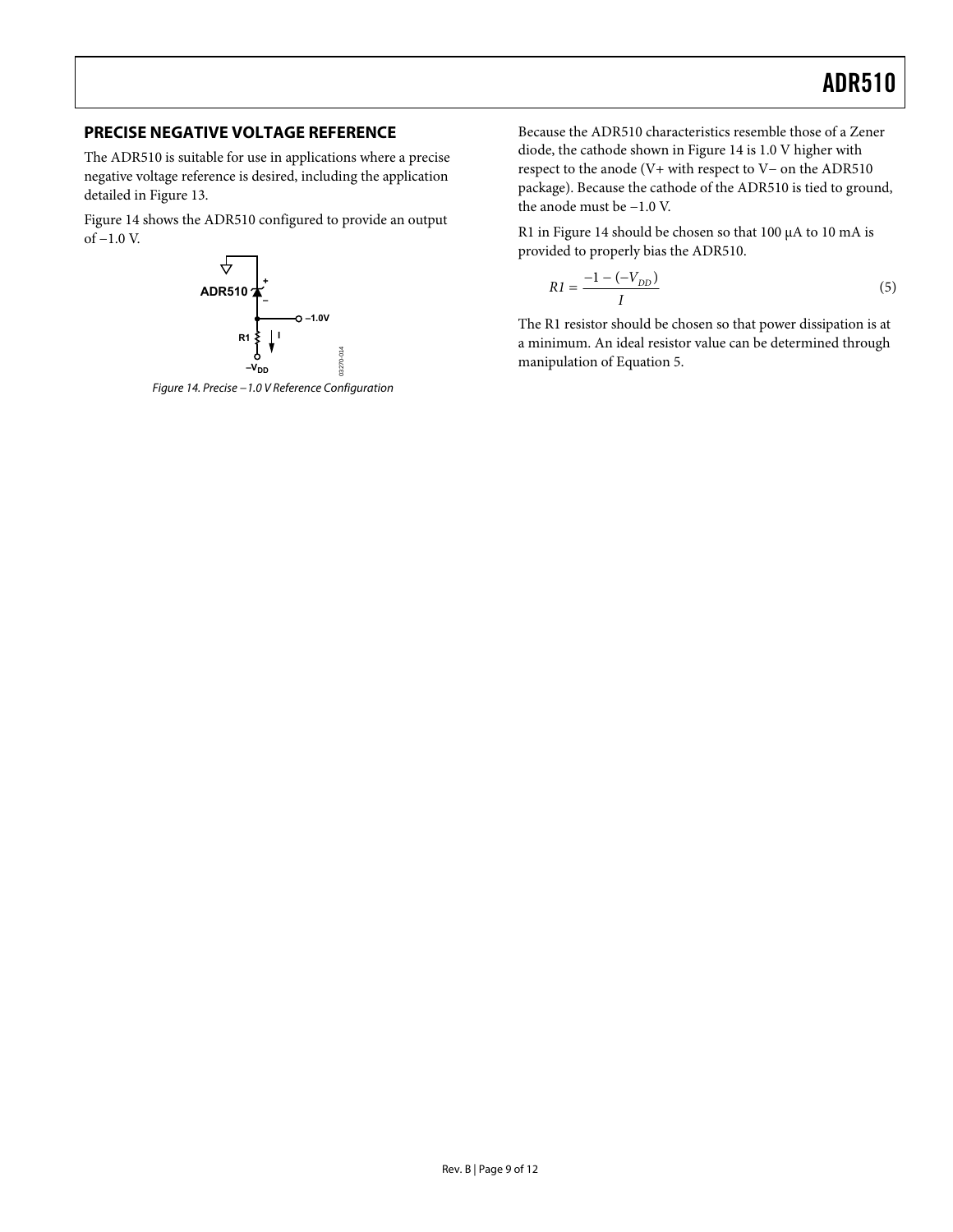### <span id="page-9-0"></span>OUTLINE DIMENSIONS



**COMPLIANT TO JEDEC STANDARDS TO-236-AB**

Figure 15. 3-Lead Small Outline Transistor Package [SOT-23-3] (RT-3) Dimensions shown in millimeters

#### **ORDERING GUIDE**

|                   | Output<br>Voltage  |                         |       | <b>Temperature</b>  | <b>Temperature</b>                 | Package            | Package       | <b>Orderina</b> |                 |
|-------------------|--------------------|-------------------------|-------|---------------------|------------------------------------|--------------------|---------------|-----------------|-----------------|
| Model             | $(V_{\text{OUT}})$ | <b>Initial Accuracy</b> |       | Coefficient         | Range                              | <b>Description</b> | <b>Option</b> | <b>Quantity</b> | <b>Branding</b> |
| ADR510ART-REEL7   | 1.0 V              | $3.5 \text{ mV}$        | 0.35% | 70 ppm/°C           | $-40^{\circ}$ C to $+85^{\circ}$ C | 3-Lead SOT-23-3    | $RT-3$        | 3,000           | RAA             |
| ADR510ART-R2      | 1.0 V              | $3.5 \text{ mV}$        | 0.35% | 70 ppm/°C           | $-40^{\circ}$ C to $+85^{\circ}$ C | 3-Lead SOT-23-3    | $RT-3$        | 250             | RAA             |
| ADR510ARTZ-REEL71 | 1.0 V              | $3.5 \text{ mV}$        | 0.35% | 70 ppm/ $\degree$ C | $-40^{\circ}$ C to $+85^{\circ}$ C | 3-Lead SOT-23-3    | $RT-3$        | 3,000           | RAA#            |
| ADR510ARTZ-R21    | 1.0 V              | $3.5 \text{ mV}$        | 0.35% | 70 ppm/°C           | $-40^{\circ}$ C to $+85^{\circ}$ C | 3-Lead SOT-23-3    | $RT-3$        | 250             | RAA#            |

 $1 Z =$  RoHS Compliant Part. # denotes lead free, may be top or bottom marked.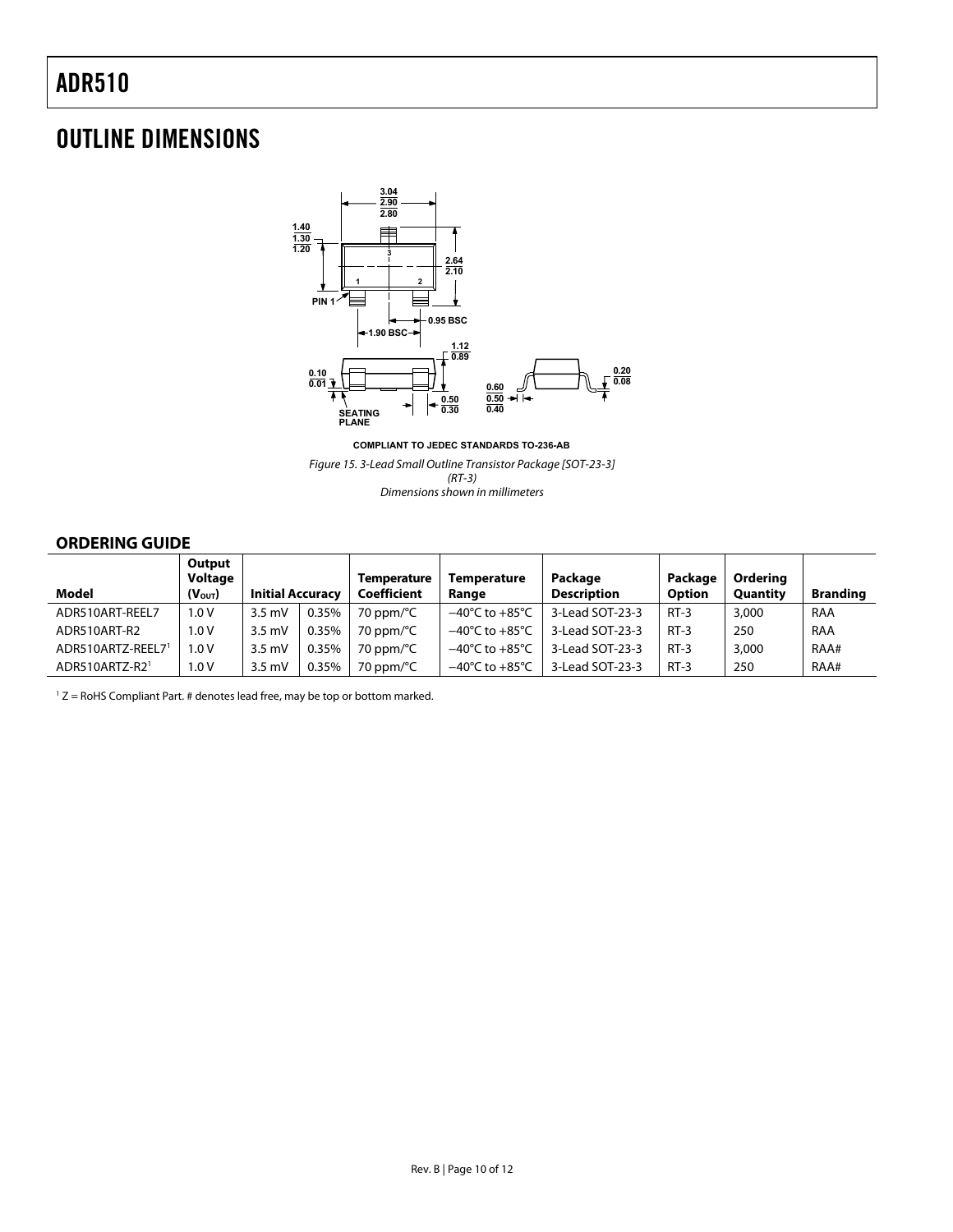### **NOTES**